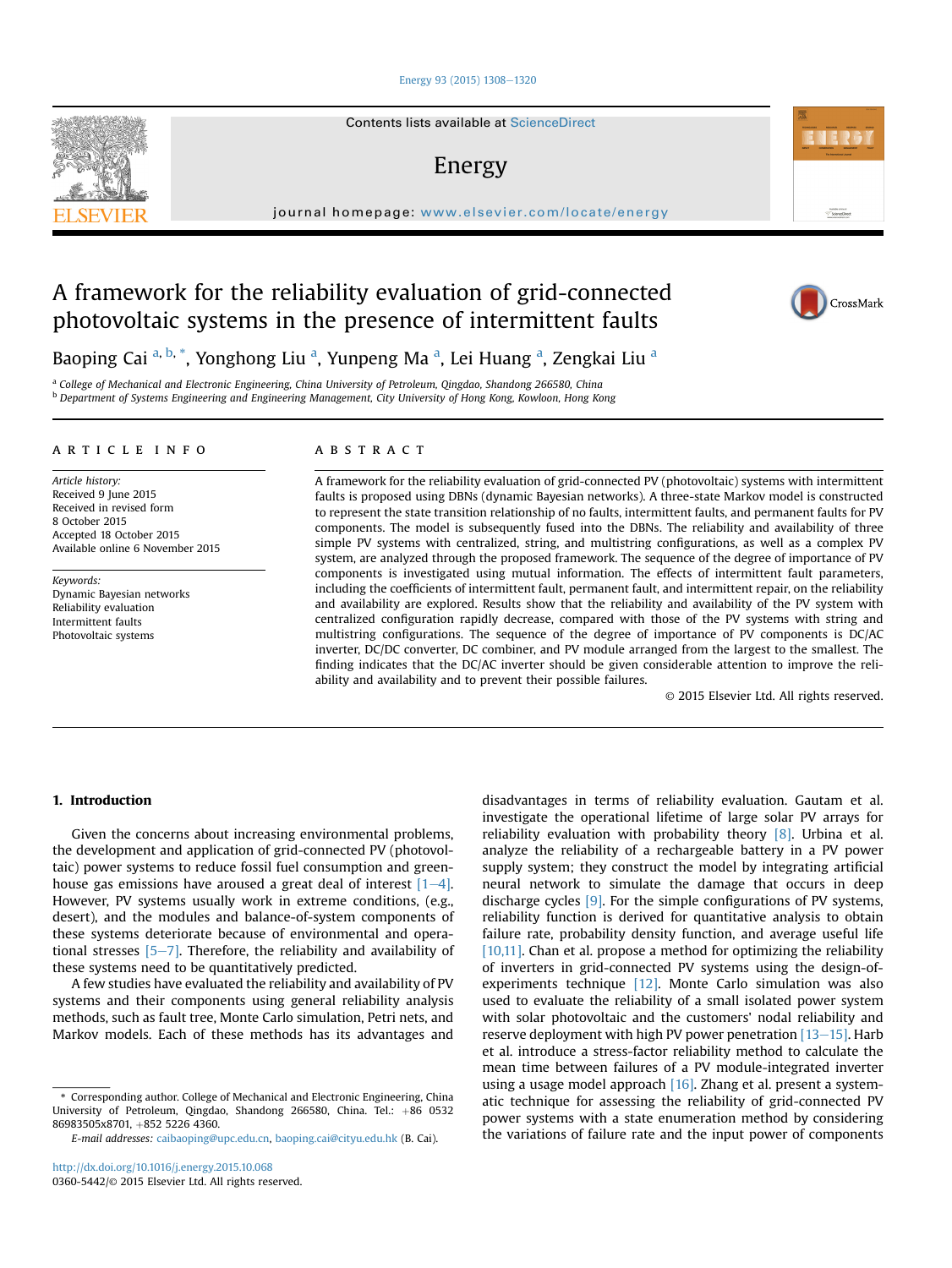[17]. Katsigiannis et al. propose a fluid stochastic Petri nets-based method for the reliability assessment of small isolated power systems, including wind turbines, PV, and diesel generators [18]. Zini et al. present a method based on fault tree to evaluate the reliability evaluation of large-scale grid-connected PV systems; these researchers look into the effects of PV components on system reliability to improve the performance of diagnosis and maintenance [19,20]. Markov method was also used to evaluate the reliability and performance of standalone PV systems, grid-connected PV systems, and multiphase DC/DC converters deployed in PV applications  $[21-23]$ .

An intermittent fault is a recurrent event that appears and disappears with the changes in operation conditions. Some functions or performance characteristics fail for a while, but they subsequently recover  $[24]$ . Intermittent fault strongly affects the reliability of electronic products, such as DC combiner, DC/DC converter, and DC/AC inverter, deployed in PV applications. In the past three decades, few studies have reported on reliability modeling and evaluation in the presence of intermittent faults. Prasad develops a Markov model for the reliability assessment of digital system subject to intermittent and permanent faults [25,26]. Considering the influences of permanent and intermittent faults, Cheng et al. present a reliability evaluation method using an improved neural network training algorithm and architecture [27]. In view of the influences of permanent and intermittent faults, Habib et al. introduce a neural network-based Markov and fault-tolerant model for the reliability assessment of a consecutive r-out-of-n: F system a consecutive r-out-of-n: F system [28]. The influences of the high occurrence rates of transient and intermittent faults on a microprocessor have also been examined using the generalized stochastic Petri net modeling [29].

BN (Bayesian network) and DBNs (dynamic BNs) are probabilistic graphical models that represent a set of random variables, including their conditional dependencies through directed acyclic graphs [48]. Since these models were first proposed by Pearl [49], they have been considered powerful tools for handling uncertainty information and have therefore received increasing attention in the field of reliability evaluation. Our previous work systematically investigates the reliability modeling and evaluation methodology using BNs and DBNs taking into account common cause failure, imperfect coverage, imperfect repair, and preventive maintenance  $[30-32]$ . However, to the best of our knowledge, the application of either BNs or DBNs to the evaluation of the reliability of gridconnected PV systems, especially in the presence of intermittent faults, has not been reported. Correspondingly, many critical issues on this subject should be investigated.

This study focuses on the reliability and availability evaluation of grid-connected PV systems in the presence of intermittent faults using the DBNs method. The rest of the paper organized into five sections. Following the Introduction, Section 2 describes the configuration of grid-connected PV systems. Section 3 develops the DBN-based framework for the reliability evaluation of PV systems. Section 4 presents the reliability evaluation results and discussions. Finally, Section 5 summarizes the whole study.

#### 2. Description of grid-connected PV systems

A grid-connected PV system consists of PV modules and balance-of-system components. The PV modules can be arranged in different configurations that directly affect the structure and topology of the balance-of-system electronic components [33,50,51]. Different configurations of PV modules have been proposed during in the past, such as centralized, string, multistring, and modular configurations  $[34-36]$ . The balance-of-system components of PV systems include string protection, DC combiner, DC/DC converter, DC/AC inverter, DC disconnect, AC disconnect, grid protection, and others [6,19,37-39,41].

In this study, three PV system configurations, i.e., centralized, string, and multistring configurations, are analyzed to compare their respective system reliabilities in the context of intermittent faults of electronic components. For simplicity, only a few electronic devices are considered, including PV module, DC combiner, DC/DC converter and DC/AC inverter [42]. Other electronic devices, such as controller, DC disconnect, AC disconnect, grid protection, are excluded from the study, as shown in Fig. 1.

For example, in consideration of the PV system with a centralized configuration illustrated in Fig.  $1(a)$ , the PV array composed of two strings of two modules each connects a series-parallel configuration. Subsequently, the DC voltage level is combined together in a DC combiner, converted from DC to DC in a DC/DC converter and from DC to AC in a DC/AC inverter, and is finally fed into the electricity grid system. A centralized configuration is mainly used in PV plants, which have a nominal power higher than 10 kW, a high power conversion efficiency, and low cost. However, the MPPT (maximum power point tracking) efficiency of this central structure sharply decreases in a partial shading condition because it can hardly individually draw the maximum power from each module, thereby decreasing total efficiency [34].

PV module is the packaged, connected assembly of PV cells and is considered the most reliable component in PV systems [6]. DC combiner is used to combine multiple source circuits into a single source, which consists of various electronic devices, e.g., PV fuse, string sensor, DC surge protector, signal surge protector, etc. DC/ DC converter and DC/AC inverter are among the vulnerable components in PV systems because they contain semiconductor modules. These components connect the switching components and capacitors. All these components, i.e., PV module, DC combiner, DC/DC converter, and DC/AC inverters, suffer permanent and intermittent faults, which seriously affect the reliability of PV system.

String configuration can connect different PV modules of the same type in every string. If the string voltage does not have the appropriate value, then a boost DC/DC converter or a step-up transformer (usually placed on the AC side) is required [33]. Fig. 1(b) provides a simple PV system with string configuration. The distinguishing feature of this system is that each string has its own DC/DC converter to convert the voltage level and DC/AC inverter to convert DC electricity into an AC output. If a centralized system has the same total capacity as an n-string PV system, then the capacity of each string converter and inverter is only one-nth of that of the centralized converter and inverter. This event leads to failure rate that significantly varies for different converter and inverter. Fig. 1(c) illustrates a PV system with multistring configuration, wherein the string has its own DC/DC converter to convert the voltage level, but only has one DC/AC converter to convert the DC electricity into an AC output. The string and multistring structures have been used in low power ranges because of their enhanced MPPT efficiency. However, in these configurations, the electrical characteristic difference resulting from PV module's tolerance, partial shading, and reflection problems still hinders the maximum power generation of each module [34].

In this study, a complex system is used to demonstrate the proposed methodology. As shown in Fig. 2, the system comprises a micro-inverter PV system and two strings. The micro-inverter and PV module are integrated as one electrical device, which is directly connected to a distribution grid through an AC bus. The microinverter system is adopted to achieve high modularity, easy installation, and enhanced safety. The two PV strings are connected to an AC combiner.